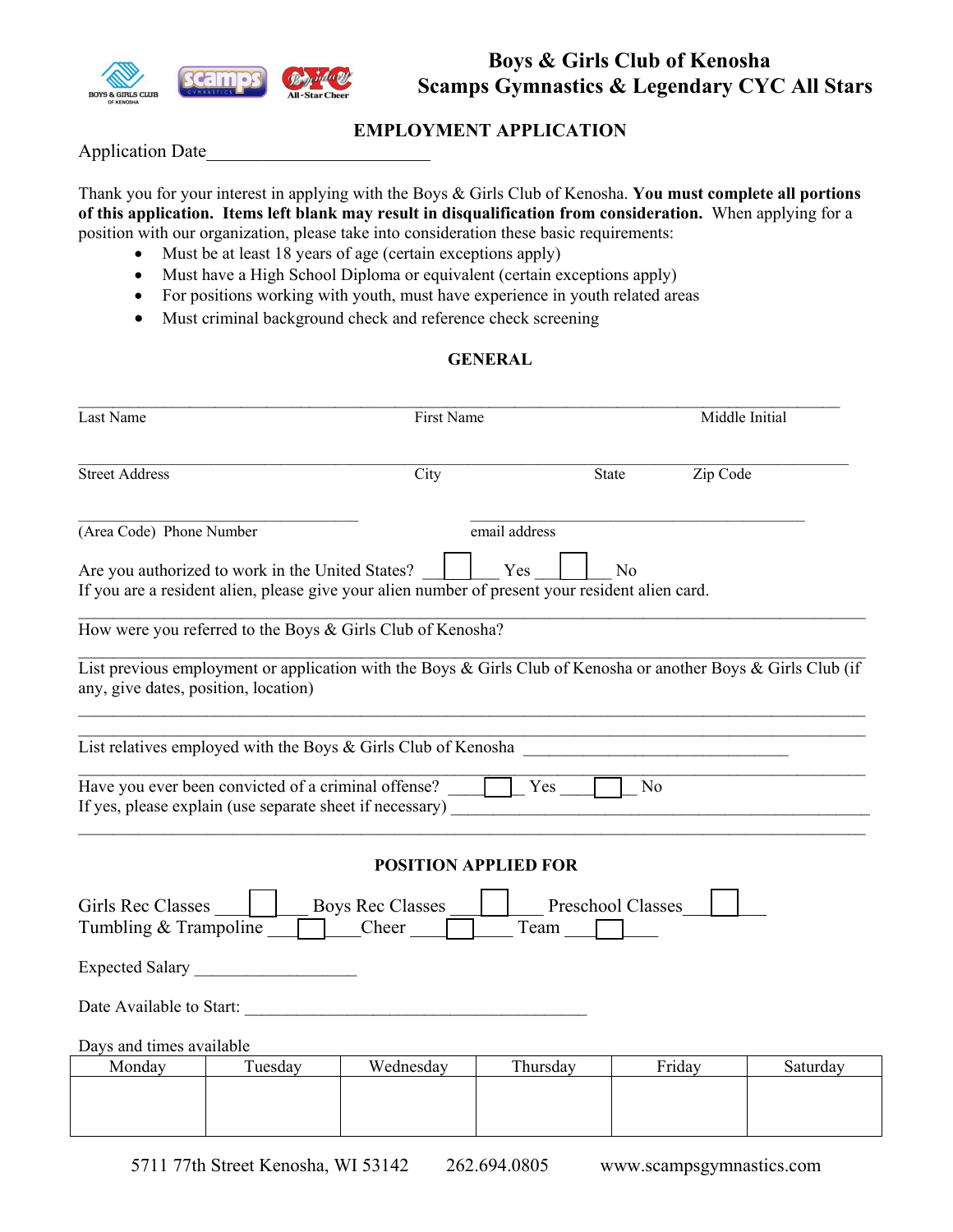List the hardest skills you can spot or train on the following equipment:

| <b>Bars</b> |  |
|-------------|--|
| Beam        |  |
| Rings       |  |
| Trampoline  |  |
| Tumbling    |  |
| Vault       |  |

### **EDUCATION**

| School                                                 | Name and Location | Major | Dates<br>To<br>From | Graduate<br>Yes No | Degree |
|--------------------------------------------------------|-------------------|-------|---------------------|--------------------|--------|
| High School                                            |                   |       |                     |                    |        |
| College or University                                  |                   |       |                     |                    |        |
| Other School (Graduate,<br>Technical, , Military, etc. |                   |       |                     |                    |        |

#### **WORK EXPERIENCE**

Start with last employer first. Do not detail duties and responsibilities if described in attached resume. Use additional pages if necessary

| Date       | Name & Address of Employer | <b>Position &amp; Brief Description</b> | <b>Salary</b> | <b>Reason for Leaving</b> |
|------------|----------------------------|-----------------------------------------|---------------|---------------------------|
| Month/Year |                            |                                         |               |                           |
| From       |                            |                                         |               |                           |
| To         |                            |                                         |               |                           |
| From       |                            |                                         |               |                           |
| To         |                            |                                         |               |                           |
| From       |                            |                                         |               |                           |
| To         |                            |                                         |               |                           |

### **OTHER INFORMATION**

| What languages do you speak fluently?                                                             |  |  |  |  |
|---------------------------------------------------------------------------------------------------|--|--|--|--|
| Can you perform this job (as detailed on the job description) without a reasonable accommodation? |  |  |  |  |
| Do you have a valid driver's license?<br>no If yes, from which State?<br>yes                      |  |  |  |  |
| Have you had any moving violations in the past year?<br>no If yes, identify type(s) of<br>yes     |  |  |  |  |
| violation(s) and date(s) of occurrence                                                            |  |  |  |  |
| Are you 25 years of age or older (for insurance purposes) yes<br>no.                              |  |  |  |  |